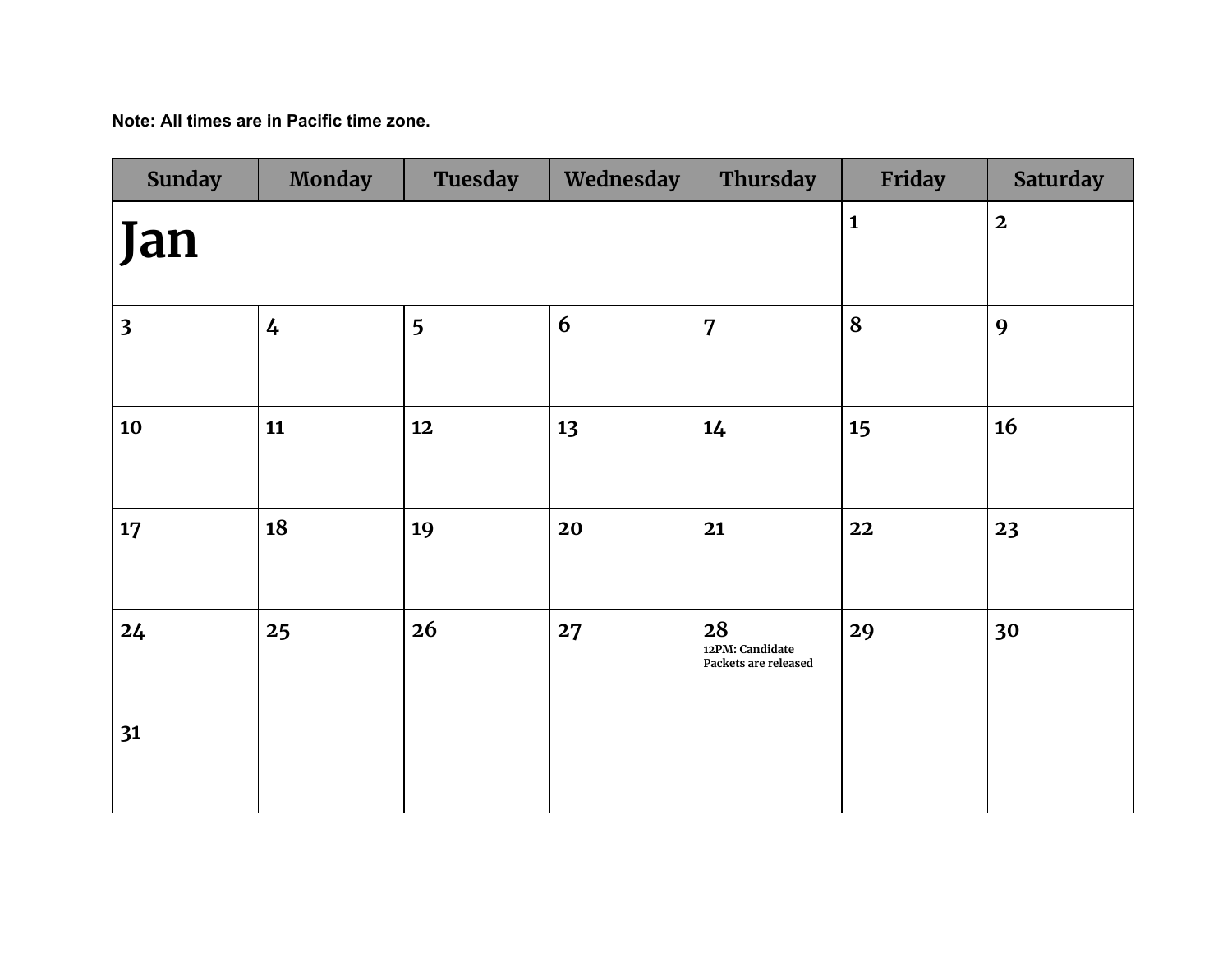| <b>Sunday</b>  | <b>Monday</b> | Tuesday      | Wednesday               | Thursday                                                                  | Friday | <b>Saturday</b> |
|----------------|---------------|--------------|-------------------------|---------------------------------------------------------------------------|--------|-----------------|
| Feb            | $\mathbf{1}$  | $\mathbf{2}$ | $\overline{\mathbf{3}}$ | $\frac{1}{4}$<br>7pm: Candidate Info<br><b>Session</b> (Live<br>streamed) | 5      | 6               |
| $\overline{7}$ | 8             | 9            | 10                      | 11<br>7pm: USAC Info<br>Session #1 (Live<br>streamed)                     | 12     | 13              |
| 14             | 15            | 16           | 17                      | 18<br>7pm: USAC Info<br>Session #2 (Live<br>streamed)                     | 19     | 20              |
| 21             | 22            | 23           | 24                      | 25                                                                        | 26     | 27              |
| 28             |               |              |                         |                                                                           |        |                 |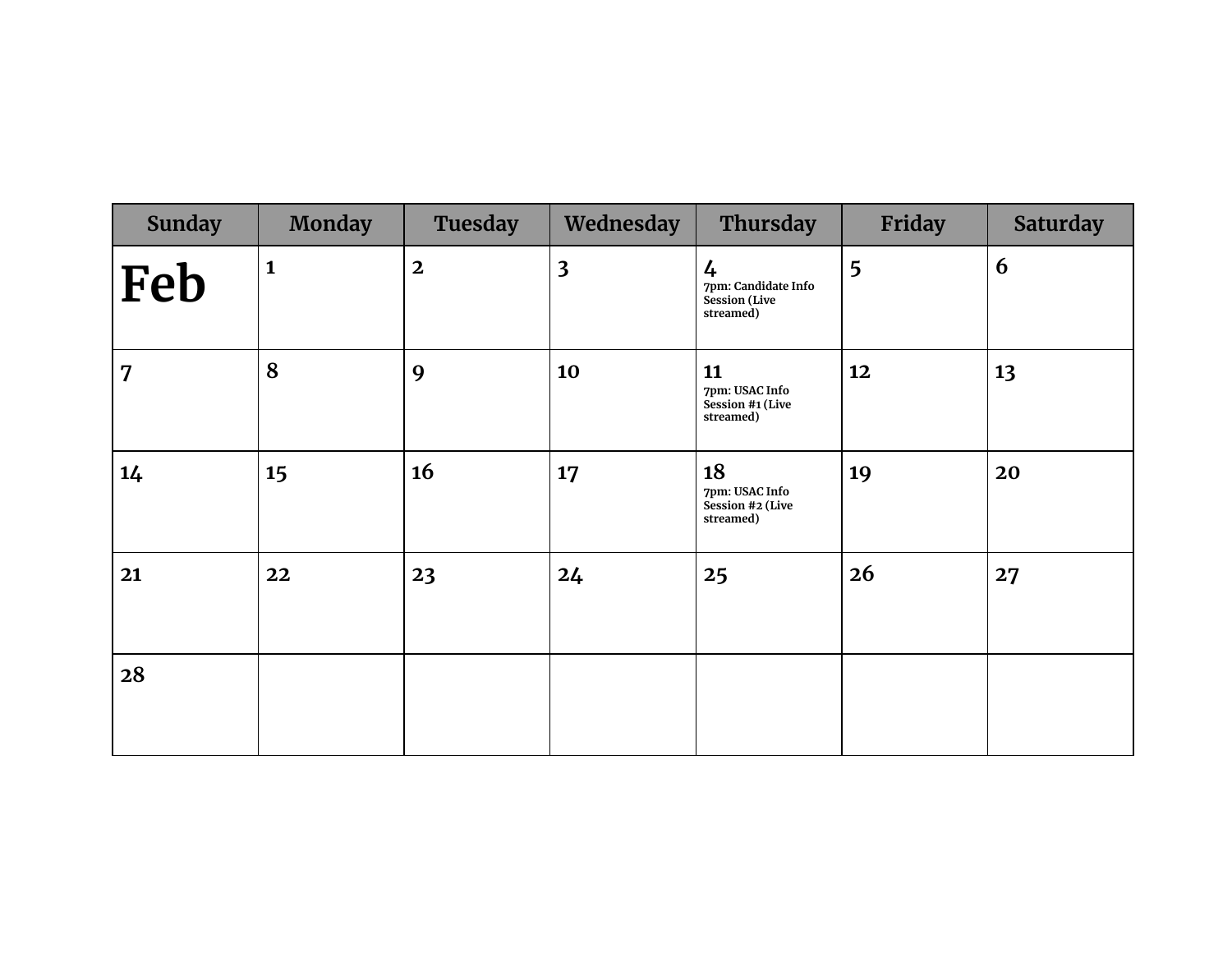| <b>Sunday</b>  | <b>Monday</b> | <b>Tuesday</b>          | Wednesday               | Thursday      | Friday                                         | <b>Saturday</b> |
|----------------|---------------|-------------------------|-------------------------|---------------|------------------------------------------------|-----------------|
| March          | $\mathbf{1}$  | $\overline{\mathbf{2}}$ | $\overline{\mathbf{3}}$ | $\frac{1}{4}$ | 5                                              | 6               |
| $\overline{7}$ | 8             | 9                       | 10                      | 11            | 12<br>11:59PM: Candidate<br><b>Packets Due</b> | 13              |
| 14             | 15            | 16                      | 17                      | 18            | 19                                             | 20              |
| 21             | 22            | 23                      | 24                      | 25            | 26                                             | 27              |
| 28             | 29            | 30                      | 31                      |               |                                                |                 |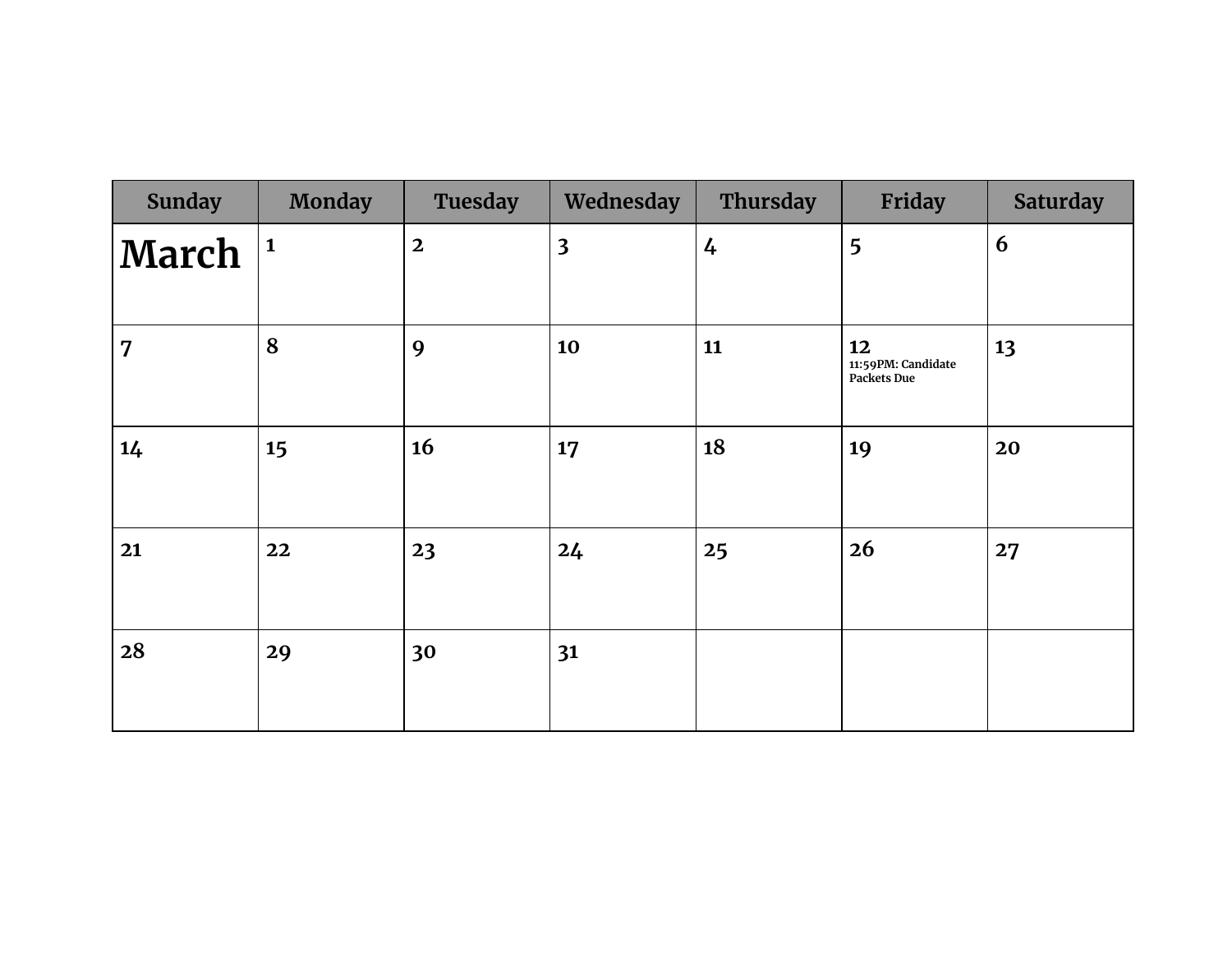| <b>Sunday</b> | <b>Monday</b>                                                                                                                | Tuesday                         | Wednesday                                                                                                                            | Thursday                                                                                                             | <b>Friday</b>                                                                         | <b>Saturday</b>         |
|---------------|------------------------------------------------------------------------------------------------------------------------------|---------------------------------|--------------------------------------------------------------------------------------------------------------------------------------|----------------------------------------------------------------------------------------------------------------------|---------------------------------------------------------------------------------------|-------------------------|
| <b>April</b>  |                                                                                                                              |                                 |                                                                                                                                      | 1<br>6PM: Candidate/Slate<br><b>Orientation Meeting #1</b><br>10PM: Candidate/Slate<br><b>Orientation Meeting #2</b> | $\overline{\mathbf{2}}$<br>11:59pm: Final<br>withdrawal from<br>elections (via email) | $\overline{\mathbf{3}}$ |
| 4             | 5<br>11:59pm: Candidate<br>statements due<br>11PM: Prop language<br>due (for ballot<br>propositions<br>originated from USAC) | 6<br><b>Ballot presentation</b> | $\overline{7}$<br>Online campaigning<br>begins                                                                                       | 8                                                                                                                    | 9                                                                                     | 10                      |
| 11            | 12                                                                                                                           | 13                              | 14                                                                                                                                   | 15                                                                                                                   | <b>16</b>                                                                             | 17                      |
| 18            | 19<br><b>Expense Account</b><br>Entries (Due 5PM)<br><b>Source of Funding (Due</b><br>5PM)                                   | 20                              | 21<br><b>Signed Expense</b><br>Account #1 (Due 5PM)                                                                                  | 22                                                                                                                   | 23                                                                                    | 24                      |
| 25            | 26<br>6PM: Endorsement<br><b>Hearing (Format TBD)</b>                                                                        | 27                              | 28<br>6PM: Candidate<br>Debates (Format TBD)<br><b>Expense Account</b><br>Entries (Due 5PM)<br><b>Source of Funding (Due</b><br>5PM) | 29<br><b>Signed Expense</b><br>Account #2 (Due 5PM)<br>8PM: Endorsement<br>slips due                                 | 30<br><b>8am: Voting Begins</b>                                                       |                         |